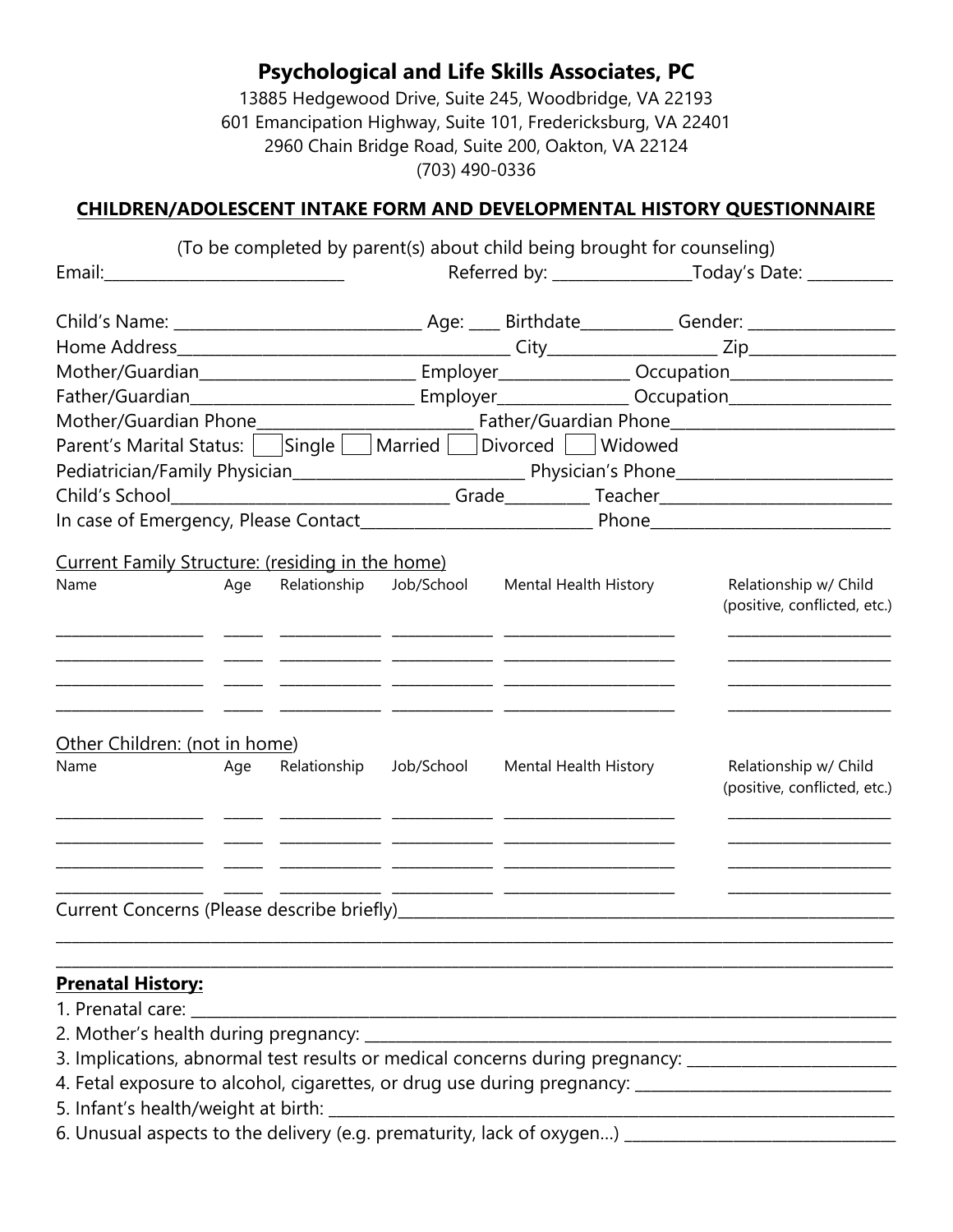### **Early Development:**

| <u>Early Development.</u>                                                                            |                                 |             |                                                                                                                                                       |
|------------------------------------------------------------------------------------------------------|---------------------------------|-------------|-------------------------------------------------------------------------------------------------------------------------------------------------------|
| 7. List ages your child reached the following developmental milestones:                              |                                 |             |                                                                                                                                                       |
| Sitting                                                                                              |                                 |             |                                                                                                                                                       |
| Using Single Words______ Using sentences______ Toilet Trained_____                                   |                                 |             |                                                                                                                                                       |
| 8. My child's temperament as an infant and toddler were: (check as many as apply)                    |                                 |             |                                                                                                                                                       |
| Easy                                                                                                 | Cautious                        | Excitable   |                                                                                                                                                       |
| Fussy                                                                                                | Slow to warm up                 | Colicky     |                                                                                                                                                       |
| <b>High Energy</b>                                                                                   | Shy                             | Alert       |                                                                                                                                                       |
| 9. History of articulation problems or regression in language skills:_______________________________ |                                 |             |                                                                                                                                                       |
|                                                                                                      |                                 |             |                                                                                                                                                       |
|                                                                                                      |                                 |             | 11. History of social problems or regression in social-relatedness skills: 11. History of social problems or regression in social-relatedness skills: |
|                                                                                                      |                                 |             |                                                                                                                                                       |
| <b>Family History:</b>                                                                               |                                 |             |                                                                                                                                                       |
| 12. Child's primary caretaker(s) throughout childhood:                                               |                                 |             |                                                                                                                                                       |
|                                                                                                      |                                 |             | 13. Significant family stressors or changes in your child's lifetime (e.g. death, divorce, traumatic event)                                           |
|                                                                                                      |                                 |             |                                                                                                                                                       |
|                                                                                                      |                                 |             |                                                                                                                                                       |
| <b>Medical History:</b>                                                                              |                                 |             |                                                                                                                                                       |
|                                                                                                      |                                 |             |                                                                                                                                                       |
| 15. Previous hospitalizations and dates:                                                             |                                 |             |                                                                                                                                                       |
| 16. Current Medications:                                                                             | <b>Medication</b>               | <b>Dose</b> | <b>Treating Physician</b>                                                                                                                             |
|                                                                                                      |                                 |             |                                                                                                                                                       |
|                                                                                                      |                                 |             |                                                                                                                                                       |
|                                                                                                      |                                 |             |                                                                                                                                                       |
| 17. History of Psychotherapy:                                                                        | <b>Previous Therapist</b> Dates |             | <b>Issues Addressed</b>                                                                                                                               |
|                                                                                                      |                                 |             |                                                                                                                                                       |
| 18. Hearing and/or vision problems:                                                                  |                                 |             |                                                                                                                                                       |
|                                                                                                      |                                 |             |                                                                                                                                                       |
| School/Job:                                                                                          |                                 |             |                                                                                                                                                       |
| 19. Typical grades earned by your child, including any significant or recent changes in grades:      |                                 |             |                                                                                                                                                       |
|                                                                                                      |                                 |             |                                                                                                                                                       |
| 21. Repeated any grades:                                                                             |                                 |             |                                                                                                                                                       |
|                                                                                                      |                                 |             |                                                                                                                                                       |
|                                                                                                      |                                 |             |                                                                                                                                                       |
|                                                                                                      |                                 |             |                                                                                                                                                       |

- 24. Behavioral concerns at school:\_\_\_\_\_\_\_\_\_\_\_\_\_\_\_\_\_\_\_\_\_\_\_\_\_\_\_\_\_\_\_\_\_\_\_\_\_\_\_\_\_\_\_\_\_\_\_\_\_\_\_\_\_\_\_\_\_\_\_\_\_\_\_\_\_\_\_\_\_\_\_\_
- 25. Extracurricular activities:\_\_\_\_\_\_\_\_\_\_\_\_\_\_\_\_\_\_\_\_\_\_\_\_\_\_\_\_\_\_\_\_\_\_\_\_\_\_\_\_\_\_\_\_\_\_\_\_\_\_\_\_\_\_\_\_\_\_\_\_\_\_\_\_\_\_\_\_\_\_\_\_\_\_\_\_\_\_\_

#### **For parents/guardians of teenagers:**

26. Your goals for your teenager after graduation from high school:\_\_\_\_\_\_\_\_\_\_\_\_\_\_\_\_\_\_\_\_\_\_\_\_\_\_\_\_\_\_\_\_\_\_\_\_\_

27. Your teenager's job history: 27. Your teenager's job history: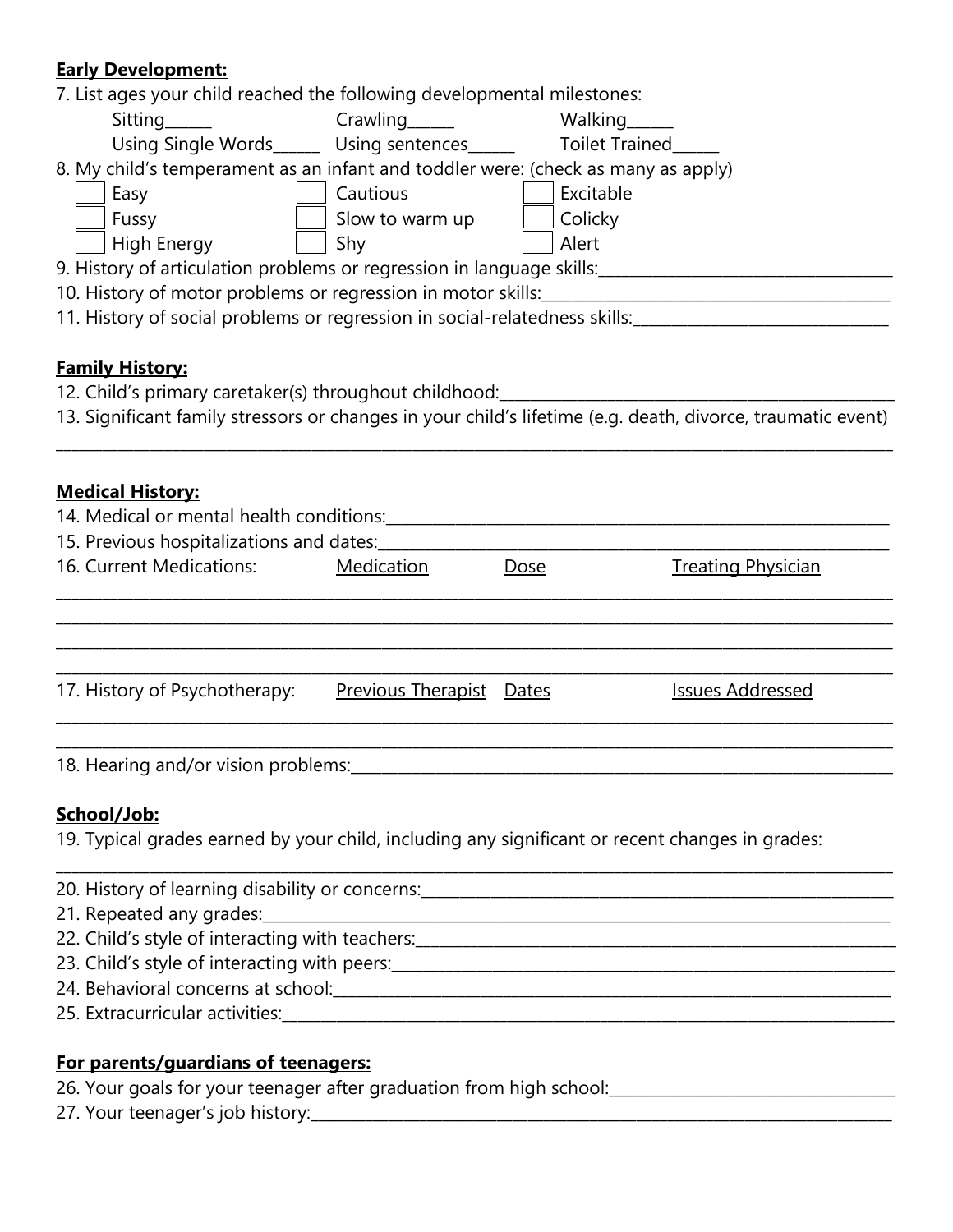#### **Child's Personal Characteristics:**

- 28. Strengths:\_\_\_\_\_\_\_\_\_\_\_\_\_\_\_\_\_\_\_\_\_\_\_\_\_\_\_\_\_\_\_\_\_\_\_\_\_\_\_\_\_\_\_\_\_\_\_\_\_\_\_\_\_\_\_\_\_\_\_\_\_\_\_\_\_\_\_\_\_\_\_\_\_\_\_\_\_\_\_\_\_\_\_\_\_\_\_\_\_\_\_\_\_
- 29. Weaknesses:
- 30. Hobbies/Interests:\_\_\_\_\_\_\_\_\_\_\_\_\_\_\_\_\_\_\_\_\_\_\_\_\_\_\_\_\_\_\_\_\_\_\_\_\_\_\_\_\_\_\_\_\_\_\_\_\_\_\_\_\_\_\_\_\_\_\_\_\_\_\_\_\_\_\_\_\_\_\_\_\_\_\_\_\_\_\_\_\_\_\_\_\_
- 31. Child's usual mood:
- 32. Child's relationship with neighborhood friends:
- 33. Types of discipline that are effective with your child:

Current Symptoms: Please check all that apply:

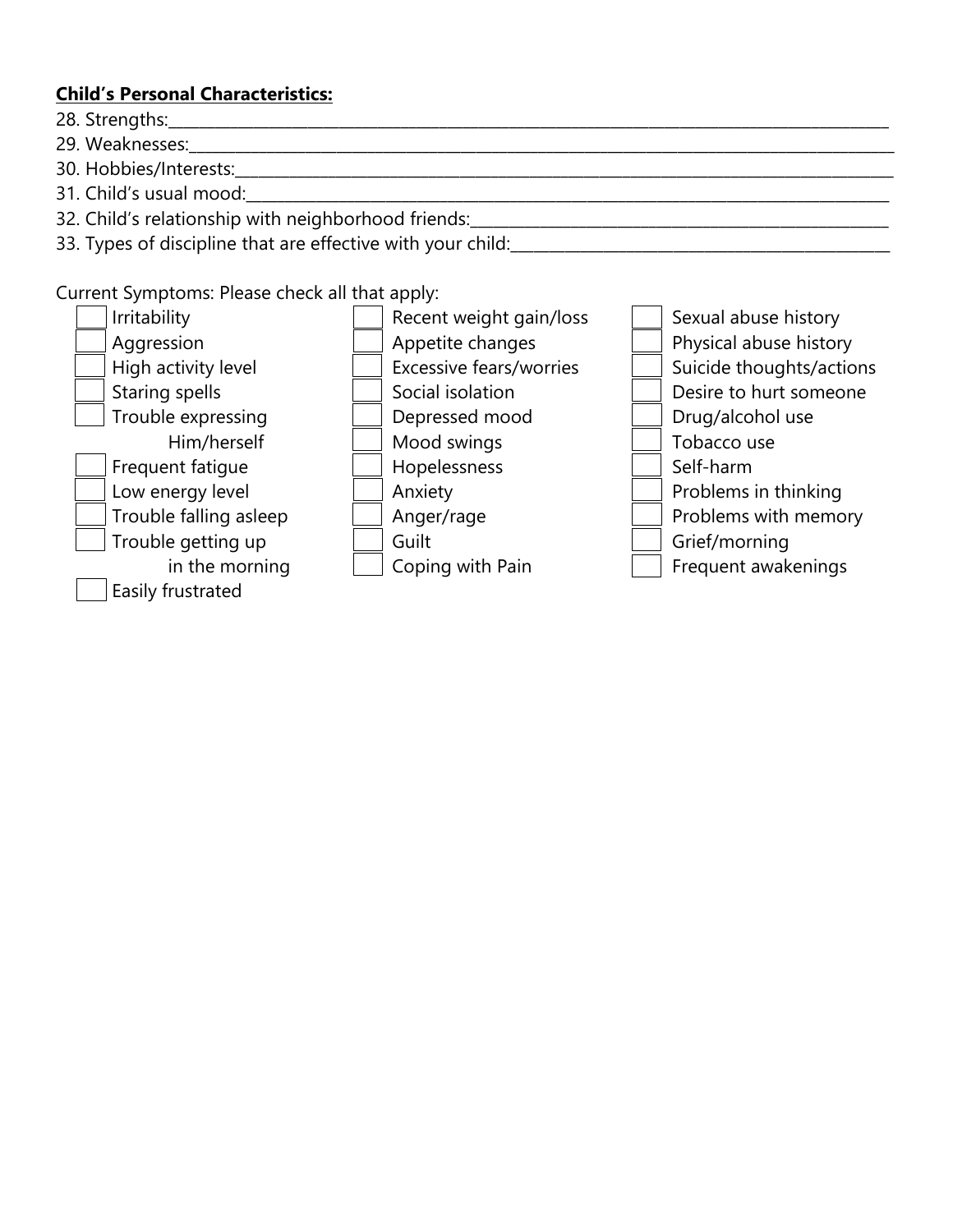13885 Hedgewood Drive, Suite 245, Woodbridge, VA 22193 601 Emancipation Highway, Suite 101, Fredericksburg, VA 22401 2960 Chain Bridge Road, Suite 200, Oakton, VA 22124 (703) 490-0336

# **Our Financial Policy**

Welcome to the office of Psychological and Life Skills Associates, P.C. In order to ensure the efficiency of our practice, we wish to explain our policy with regard to financial responsibility for sessions with the psychotherapists from this office.

**All payments are due prior to each session**. If we are in network with your insurance carrier, a copay/coinsurance is expected. Our office will then file to your insurance carrier for the remaining amount owed. Benefits quoted by your insurer are not a guarantee of payment. Ultimately, you are responsible for all charges incurred. If we are out of network with your insurance carrier, payment in full is expected. As a courtesy we will file to your insurance. If you have out of network benefits they will reimburse to you directly. During office hour's payment may be given to your psychotherapist or the office staff. After hours, payment is due to your therapist at the time of service. With so many insurance carriers, policies, and various benefit packages available, we will help you with your insurance filing but we cannot guarantee payment or accept responsibility for negotiating your claim(s). It is important that you understand the provisions of your insurance policy.

# **Our Late Cancellation/No-Show Policy**

If you are unable to keep a scheduled appointment, you are required to give us at least a 24- hour notice. Late cancellations (with less than 24 hour notice) and No Shows (missing a scheduled appointment) are charged \$75 each time, regardless of the reason. For all group sessions, you will be charged \$25. This fee cannot be billed to insurance. **The algebra** (Initials)

# **Statement Fee**

All payments are due at the time of service. If a balance is owed and a statement is mailed to you, you will be charged a \$5.00 statement fee for each statement sent to you.

# **Collections Services**

We are contracted with collection services to recover any money owed to Psychological and Life Skills Associates.

# **Outstanding Balance Policy**

Payment is due at the time of session. Account balances that exceed \$250 must make payment before further appointments can be scheduled.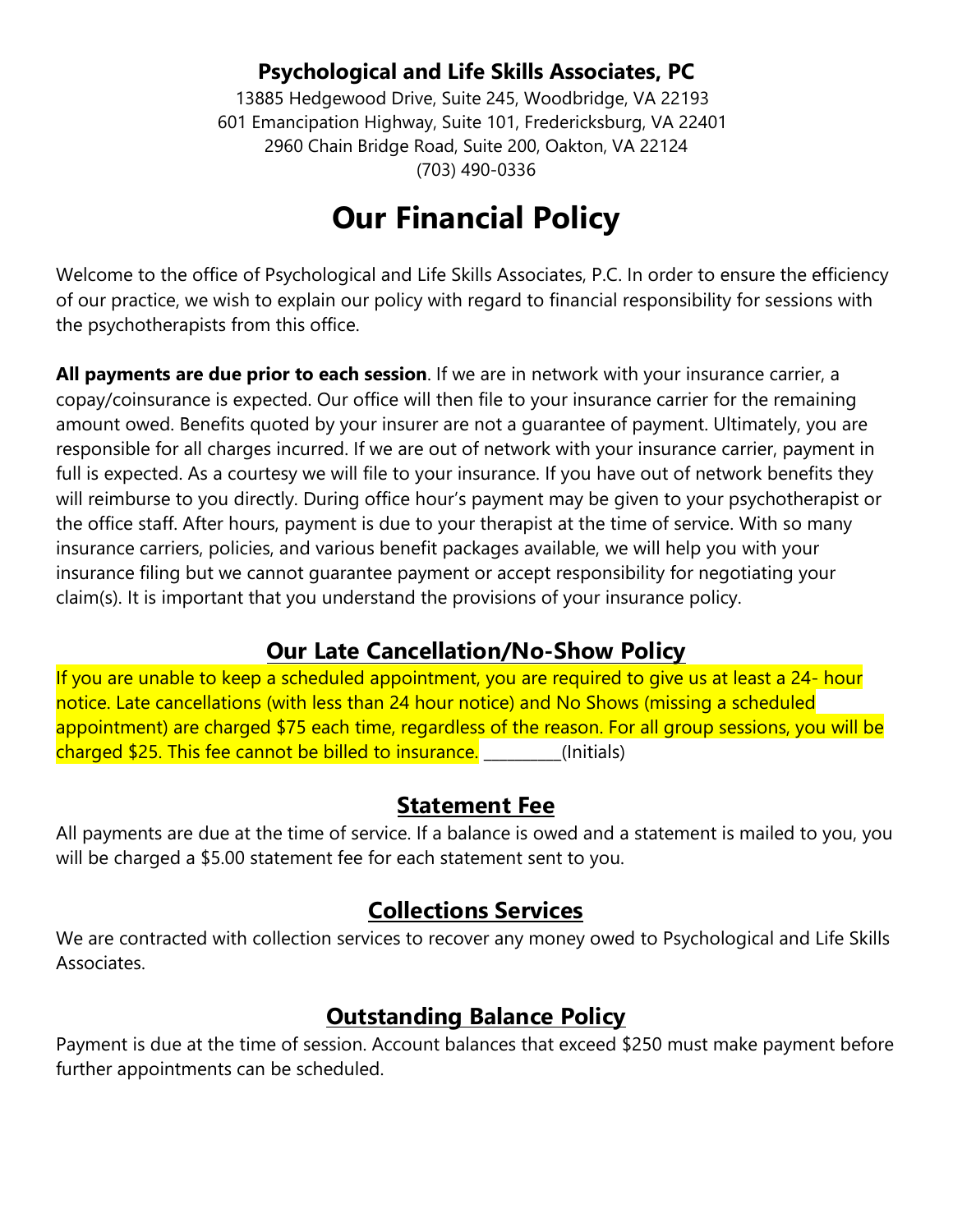# **Returned Checks**

The return of a check (electronic or paper) issued to Psychological and Life Skills will result in a \$25.00 returned check fee being placed on the account of the patient, or individual, on whose behalf the check was presented for each returned check, no matter the reason.

Consent for Release and Use of Confidential Information

\_\_\_\_\_\_\_\_\_\_\_\_\_\_\_\_\_\_\_\_\_\_\_\_\_\_\_\_\_\_\_\_\_\_\_\_\_\_\_\_\_\_\_\_\_\_\_\_\_\_\_\_\_\_\_\_\_\_\_\_\_\_

\_\_\_\_\_\_\_\_\_\_\_\_\_\_\_\_\_\_\_\_\_\_\_\_\_\_\_\_\_\_\_\_\_\_\_\_\_\_\_\_\_\_\_\_\_\_\_\_\_\_\_\_\_\_\_\_\_\_\_\_\_\_

I, \_\_\_\_\_\_\_\_\_\_\_\_\_\_\_\_\_\_\_\_\_\_\_\_\_\_\_\_\_\_\_\_hereby give my consent to Psychological and Life Skills

Associates, P.C. to use for the purpose of payment, all information contained in the patient record

\_\_\_\_\_\_\_\_\_\_\_\_\_\_\_\_\_\_\_\_\_\_\_\_\_\_\_\_\_\_\_\_\_\_\_\_\_\_\_\_\_\_\_\_\_\_\_\_\_\_\_\_\_\_\_\_\_\_\_\_\_\_ \_\_\_\_\_\_\_\_\_\_\_\_\_\_\_\_\_\_\_\_\_

of:\_\_\_\_\_\_\_\_\_\_\_\_\_\_\_\_\_\_\_\_\_\_\_\_\_\_\_\_\_\_\_\_\_\_\_\_\_\_\_\_\_\_\_\_.

**The undersigned has read, understands, and agrees to the above terms and conditions.**

Signature of Person Financially Responsible **Example 2018** Date

Address (if other than patient's)

Date of birth of financially responsible party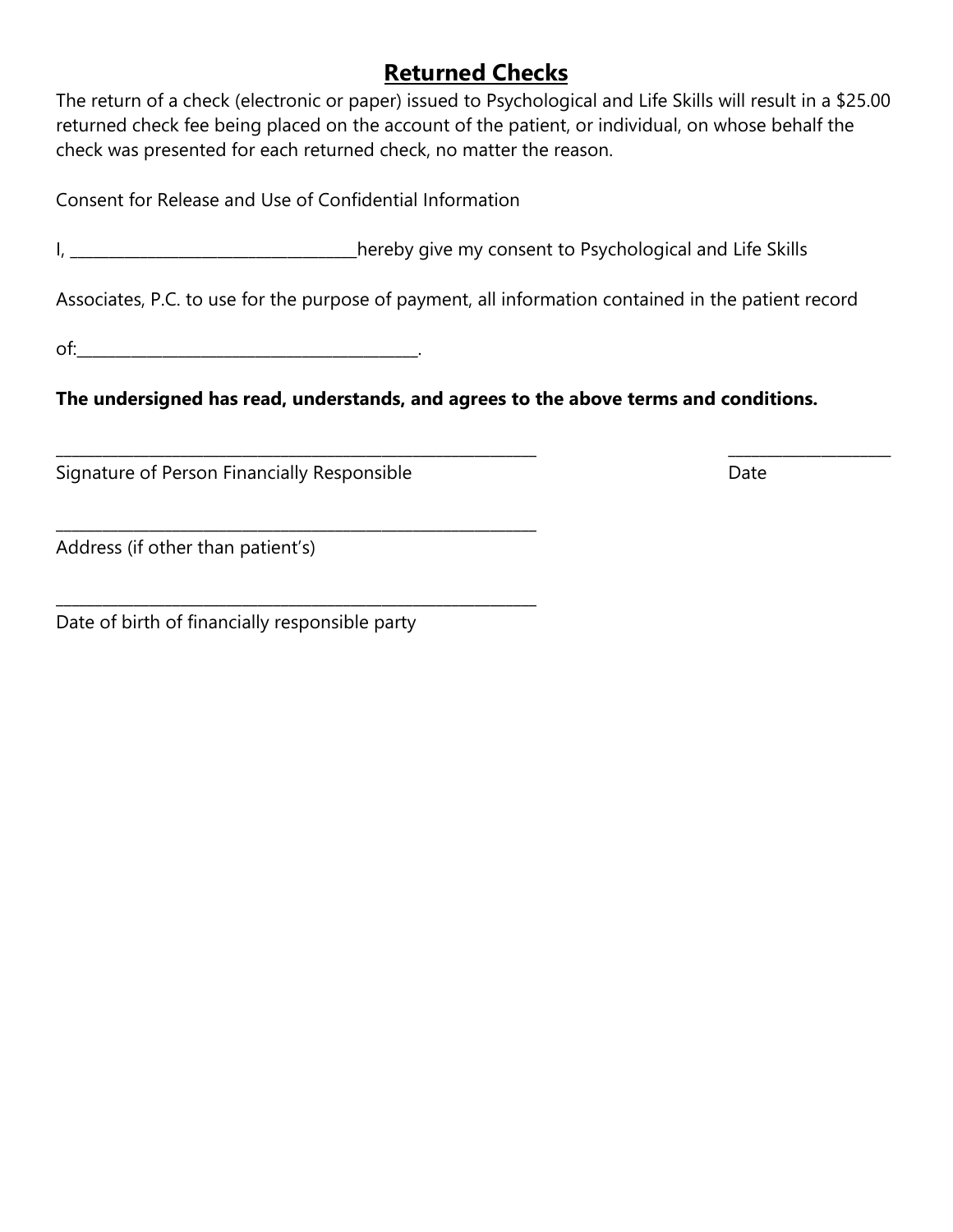# **Our Financial Policy**

| <b>Insurance Information</b>                                                     |  |
|----------------------------------------------------------------------------------|--|
| Ins. Co. (Name/Address):                                                         |  |
|                                                                                  |  |
| If Military (Active/Retired):______________________                              |  |
| Any secondary insurance? (if so, name of company)_______________________________ |  |
| Policy Holders Name (if different from above): DOB: DOB: DOB:                    |  |
|                                                                                  |  |
|                                                                                  |  |

### *All Payments are Due at the Time of Your Appointment Using Your Credit/Debit Card on File. Our company policy is to require a credit/debit card on file to be charged.*

 $\overline{\phantom{a}}$ Initial here I request that my credit or debit card be charged for each session at the time of service. (Please complete below)

| NAME OF CLIENT_________________ |  |
|---------------------------------|--|
|                                 |  |
|                                 |  |
|                                 |  |
|                                 |  |
|                                 |  |
|                                 |  |
|                                 |  |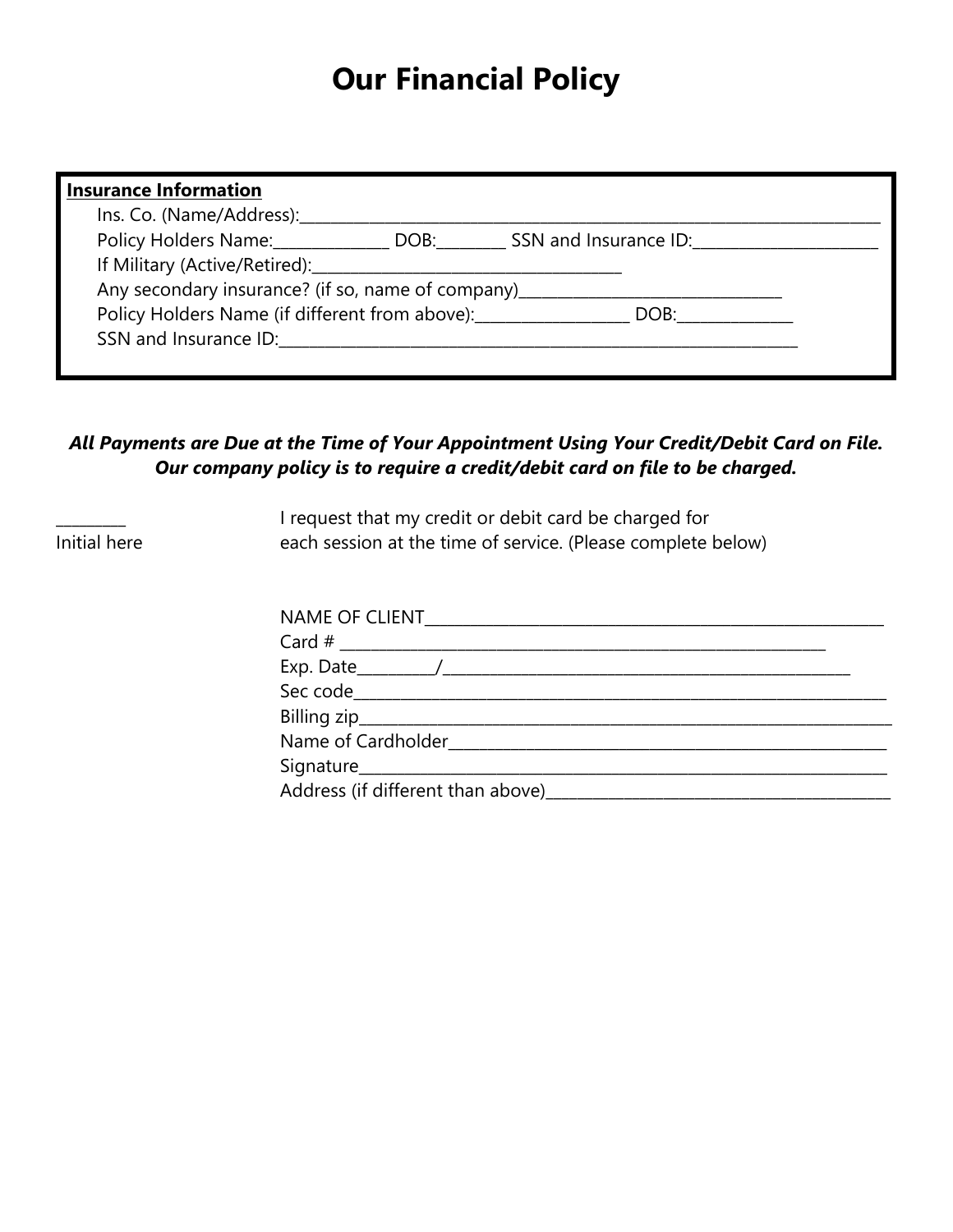13885 Hedgewood Drive, Suite 245, Woodbridge, VA 22193 601 Emancipation Highway, Suite 101, Fredericksburg, VA 22401 2960 Chain Bridge Road, Suite 200, Oakton, VA 22124 (703) 490-0336

# **Child/Adolescent Therapy Contract**

Prior to beginning treatment, it is important for you to understand my approach to therapy and agree to some rules about your child's confidentiality during the course of his/her treatment. The information herein is in addition to the information contained in the Patient-Therapist Agreement. Under HIPAA and the APA Ethics Code, I am legally and ethically responsible to provide you with informed consent. As we go forward, I will try to remind you of important issues as they arise.

One risk of child therapy involves disagreement among parents and/or disagreement between parents and therapist regarding the best interests of the child. If such disagreements occur, I will strive to listen carefully so that I can understand your perspectives and fully explain my perspective. We can resolve such disagreements or we can agree to disagree, so long as this enables your child's therapeutic progress. Ultimately, you will decide whether therapy will continue. If either of you decides that therapy should end, I will honor that decision, however I ask that you allow me the option of having a few closing sessions to appropriately end the treatment relationship.

Therapy is most effective when a trusting relationship exists between the psychotherapist and the patient. Privacy is especially important in securing and maintaining that trust. One goal of treatment is to promote a stronger and better relationship between children and their parents. However, it is often necessary for children to develop a "zone of privacy" whereby they feel free to discuss personal matters with greater freedom. This is particularly true for adolescents who are naturally developing a greater sense of independence and autonomy.

It is my policy to provide you with general information about treatment status. I will raise issues that may impact your child either inside or outside the home. If it is necessary to refer your child to another mental health professional with more specialized skills, I will share that information with you. I will not share with you what your child has disclosed to me without your child's consent. I will tell you if your child does not attend sessions.

If your child is an adolescent, it is possible that he/she will reveal sensitive information regarding sexual contact, alcohol and drug use, or other potentially problematic behaviors. Sometimes these behaviors are within the range of normal adolescent experimentation, but at other times they may require parental intervention. We must carefully and directly discuss your feelings and opinions regarding acceptable behavior. If I ever believe that your child is at serious risk of harming him/herself or another, I will inform you.

Although my responsibility to your child may require my involvement in conflicts between the two of you, I need your agreement that my involvement will be strictly limited to that which will benefit your child. This means, among other things, that you will treat anything that is said in session with me as confidential. Neither of you will attempt to gain advantage in any legal proceeding between the two of you from my involvement with your children. In particular, I need your agreement that in any such proceedings, neither of you will ask me to testify in court, whether in person, or by affidavit. You also agree to instruct your attorneys not to subpoena me or to refer in any court filing to anything I have said or done.

Note that such agreement may not prevent a judge from requiring my testimony, even though I will work to prevent such an event. If I am required to testify, I am ethically bound not to give my opinion about either parent's custody or visitation suitability. If the court appoints a custody evaluator, guardian ad litem, or parenting coordinator, I will provide information as needed (if appropriate releases are signed or a court order is provided), but I will not make any recommendation about the final decision. Furthermore, if I am required to participant in any court-related activities, the party responsible for my participation agrees to pay me a \$6000 retainer and reimburse me \$400 per hour for time spent traveling, preparing reports, testifying, being in attendance, and any other case-related costs.

> \_\_\_\_\_\_\_\_\_\_\_\_\_\_\_\_\_\_\_\_\_\_\_\_\_\_\_\_\_\_\_\_\_\_\_\_\_\_\_\_\_\_\_\_\_\_\_\_\_\_\_\_\_\_\_\_\_\_ Signature of Responsible party (Parent/Legal guardian)

Date

\_\_\_\_\_\_\_\_\_\_\_\_\_\_\_\_\_\_\_\_\_

\_\_\_\_\_\_\_\_\_\_\_\_\_\_\_\_\_\_\_\_\_\_\_\_\_\_\_\_\_\_\_\_\_\_\_\_\_\_\_\_\_\_\_\_\_\_\_\_\_\_\_\_\_\_\_\_\_\_ Printed name of Responsible party (Parent/Legal guardian)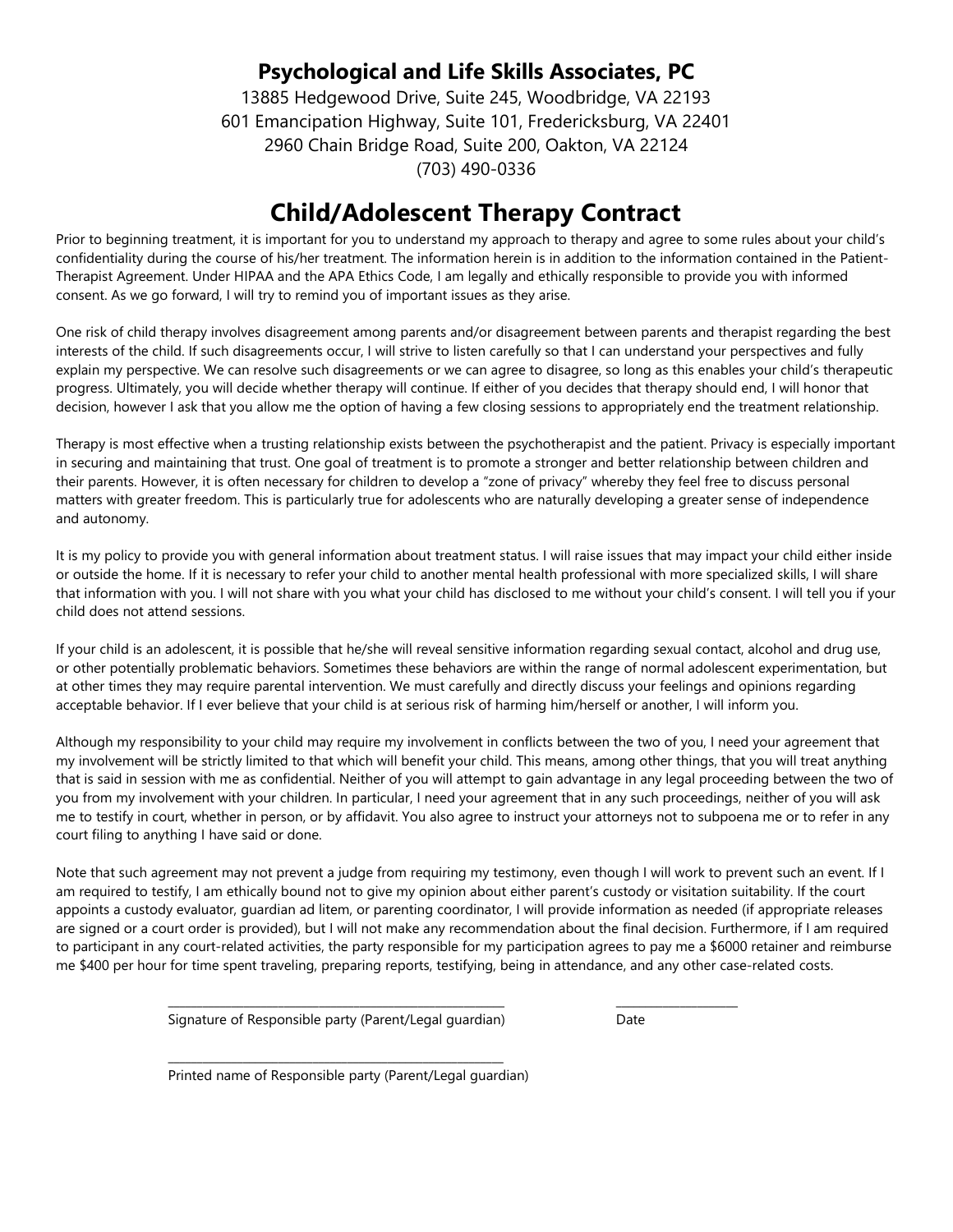13885 Hedgewood Drive, Suite 245, Woodbridge, VA 22193 601 Emancipation Highway, Suite 101, Fredericksburg, VA 22401 2960 Chain Bridge Road, Suite 200, Oakton, VA 22124 (703) 490-0336

# **Consent for Release and Use of Confidential Information and Acknowledgement of Notice of Privacy Policy**

I, \_\_\_\_\_\_\_\_\_\_\_\_\_\_\_\_\_\_\_\_\_\_\_\_\_\_\_\_\_\_\_\_\_\_\_\_\_\_\_\_\_\_\_\_\_\_\_\_\_\_\_\_\_\_\_\_\_\_\_\_\_\_\_\_\_\_\_\_\_\_\_\_\_\_\_\_\_\_\_\_\_\_\_\_\_\_\_\_\_\_\_\_\_\_\_\_\_\_\_hereby

(Name of Patient or Authorized Agent)

give my consent to Psychological and Life Skills Associates, P.C. to use or disclose, for the purpose of carrying out treatment, payment, or health care operations, all information contained in the patient record of:\_\_\_\_\_\_\_\_\_\_\_\_\_\_\_\_\_\_\_\_\_\_\_\_\_\_\_\_\_\_\_\_\_\_\_\_\_\_\_\_\_\_\_\_\_\_\_\_\_\_\_\_\_\_\_\_\_\_\_\_\_\_\_\_\_\_\_\_\_\_.

I acknowledge that I may review the Privacy Policy found on Psychlife.net. The Notice of Privacy Policy provides detailed information about how the practice may use and disclose my confidential information.

I understand that my therapist has reserved a right to change his or her privacy practices that are described in the Notice. I also understand that a copy of any Revised Notice will be available to me upon a written request to the Privacy Officer.

I understand that this consent is valid until it is revoked by me. I understand that I may revoke this consent at any time by giving written notice of my desire to do so, to my therapist. I also understand that I will not be able to revoke this consent in cases where the therapist has already relied on it to use or disclose my mental health information. Written revocation of consent must be sent to our office.

I understand that I have the right to request that the practice restricts how my individually identifiable mental health information is used and/or disclosed to carry out treatment, payment or health operations. I understand that the practice does not have to agree to such restrictions, but that once such restrictions are agreed to, the practice and their agents must adhere to such restrictions.

| $\overline{\phantom{a}}$ | -   |
|--------------------------|-----|
| ٦١٢                      | . . |
| $\overline{\phantom{a}}$ |     |
|                          |     |

If you are not the patient, please specify your relationship to the patient\_\_\_\_\_\_\_\_\_\_\_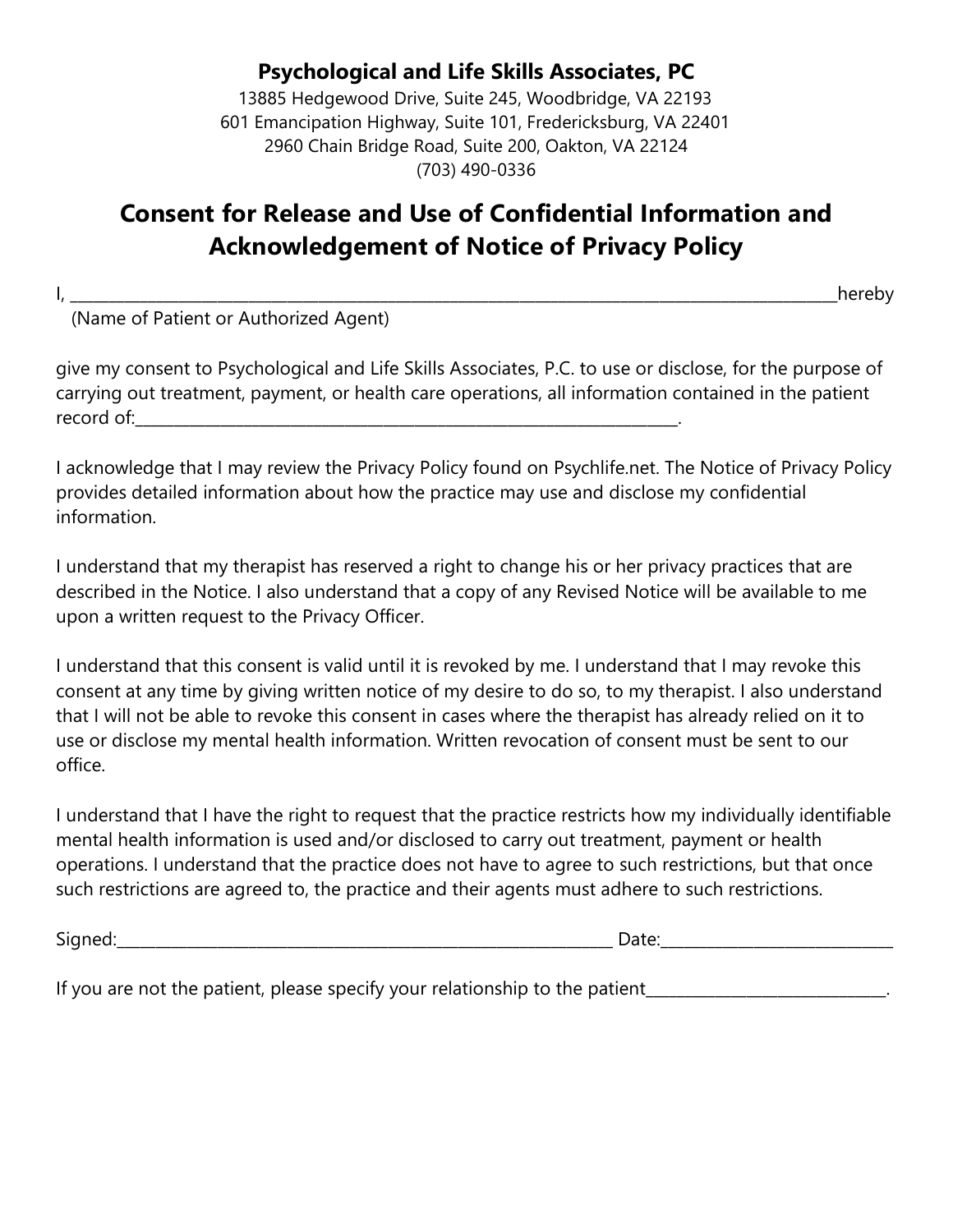13885 Hedgewood Drive, Suite 245, Woodbridge, VA 22193 601 Emancipation Highway, Suite 101, Fredericksburg, VA 22401 2960 Chain Bridge Road, Suite 200, Oakton, VA 22124 (703) 490-0336

### **Good Faith Estimate**

In order to comply with the Surprises Act of 2020, we are providing you with a list of our fees. This Good Faith Estimate explains our rates for each service provided. Your therapist will collaborate with you throughout your treatment to determine how many sessions and/or services you may need to receive the greatest benefit based on your diagnosis(es)/presenting clinical concerns.

# **Charges for Psychotherapy Services**

Initial Intake \$175 Individual/Family/Marital sessions \$155 Group sessions \$75

# **Charges for Ancillary Services**

Please be aware that it is our policy to charge for non-clinical services. Such services include, but are not limited to, telephone consultations with other providers or schools, writing letter on behalf of clients, completing paperwork at the request of clients (eg. filling out disability paperwork), and fielding emergency calls. Charges will reflect the time needed to complete the service and is billed in 15 minute increments at a rate of \$155/hour. For example:

> 15 minutes = \$38.75 30 minutes = \$77.50  $45$  minutes = \$116.25 60 minutes = \$155.00

# **Charges for Medical Records**

Searching and Handling Fee - \$10 Pages 1 - 50: \$0.50 per page Pages 51+: \$0.25 per page

#### **Charges for Audio/Videotaping sessions**

It is essential that confidentiality be maintained for all our clients, including minors. We therefore do not allow, at any time, any audio or videotaping of sessions with us. Should you (or your child) choose to record any sessions, you will be billed \$2,500 for each session that a recording has occurred. Additionally, you may be reported to local and/or state authorities as this act may be illegal under the Virginia Rules of Professional Conduct (please refer to Virginia Codes § 19.2-62, § 19.2-61, and § 19.2-69). Violation of these Virginia laws is a felony, punishable by imprisonment and fine.

\_\_\_\_\_\_\_\_\_\_\_\_\_\_\_\_\_\_\_\_\_\_\_\_\_\_\_\_\_\_\_\_\_\_\_\_\_\_\_\_\_\_\_\_\_\_\_\_\_\_\_\_\_\_\_\_\_\_\_\_\_\_\_\_\_\_\_\_\_\_\_\_\_\_\_ \_\_\_\_\_\_\_\_\_\_\_\_\_\_\_\_\_\_\_\_\_

I have read, understand, and agree to the above office policy.